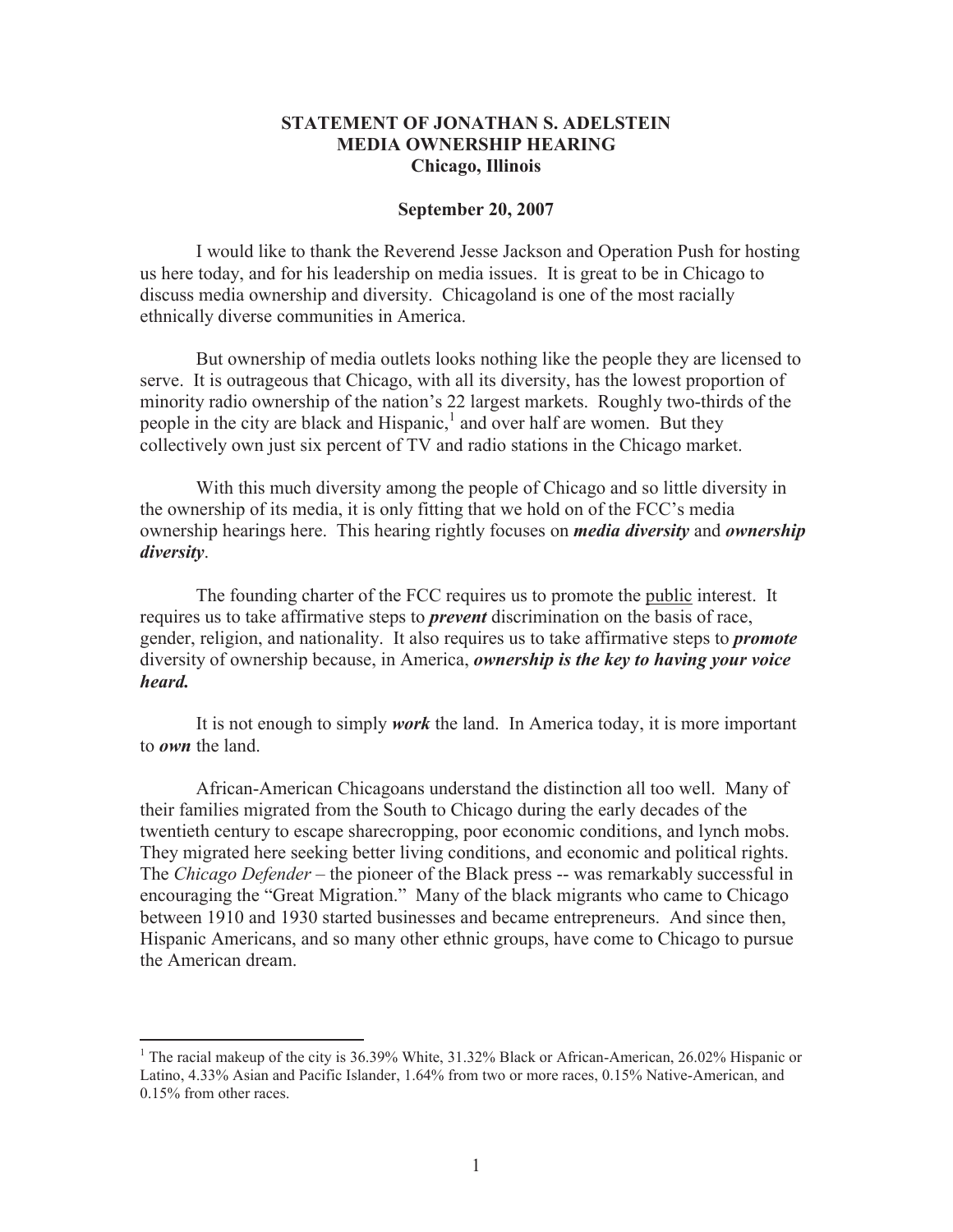But, as we all know, when it comes to ownership of the public airwaves, that dream has not been realized. Ownership of broadcast radio and TV stations by females and minority groups has been a dream deferred, a dream neglected by the FCC – the very agency that is required to protect your rights.

When it comes to ensuring that the composition of the people who use the public's airwaves to serve the American people also look like the American people, the FCC's legacy does not make us proud.

As one recognized expert of the FCC's history of managing the public's airwaves and minority concerns has said, "for three generations, the FCC has waged a deliberate campaign calculated specifically to ensure that people of color would be barred from membership in the nation's most exclusive private club – the radiofrequency spectrum [which is also known as the public airwaves]....and unfortunately, the FCC continues with its anti-diversity campaign today."

In a rare moment of candor before I joined, the FCC itself acknowledged that, as a result of our system of awarding broadcast licenses in the 1940s and 1950s, no persons of color won a competitive hearing until 1975. It concluded that "special incentives for minority businesses are needed in order to compensate for a very long history of official actions which deprived minorities of meaningful access to the [public spectrum]."

We said this in 1995. Today, women and people of color continue to be deprived meaningful access and the FCC has not promoted policies to compensate or to promote diversity – an interest that the Supreme Court has recognized to be a compelling state interest.

Rather than taking regulatory steps to promote diversity of ownership, we have taken steps to specifically undermine it. In 2003, over my strong objection and that of my colleague, Commissioner Copps, the Commission changed the ownership rules to permit big media companies to get even bigger. Opportunities to promote small, female, and minority-owned businesses were cast aside, as the Commission repealed the only remaining policy specifically aimed at fostering diversity. As Senator Barack Obama said, "We promoted the concept of consolidation over diversity."

The result of this consolidation is not only a lack of ownership diversity, it is also a lack of programming diversity. And again, people of color are the biggest losers. We see the constant stereotyping of African-American and Latino men and women by multinational corporations that have no real connection to the needs of the community. Because the FCC has refused to define broadcasters' public interest obligations, investors on Wall Street and advertisers on Madison Avenue dictate the images your children see and those images define our children's dreams for the future. So, pimps and thugs become common fare. This is why I am pleased that Congressman Bobby Rush will hold a hearing on Capital Hill about stereotypes in the media, and that is why I am pleased that Chairman Martin has invited organizers from the "Enough is Enough" campaign to address the public about these concerns.